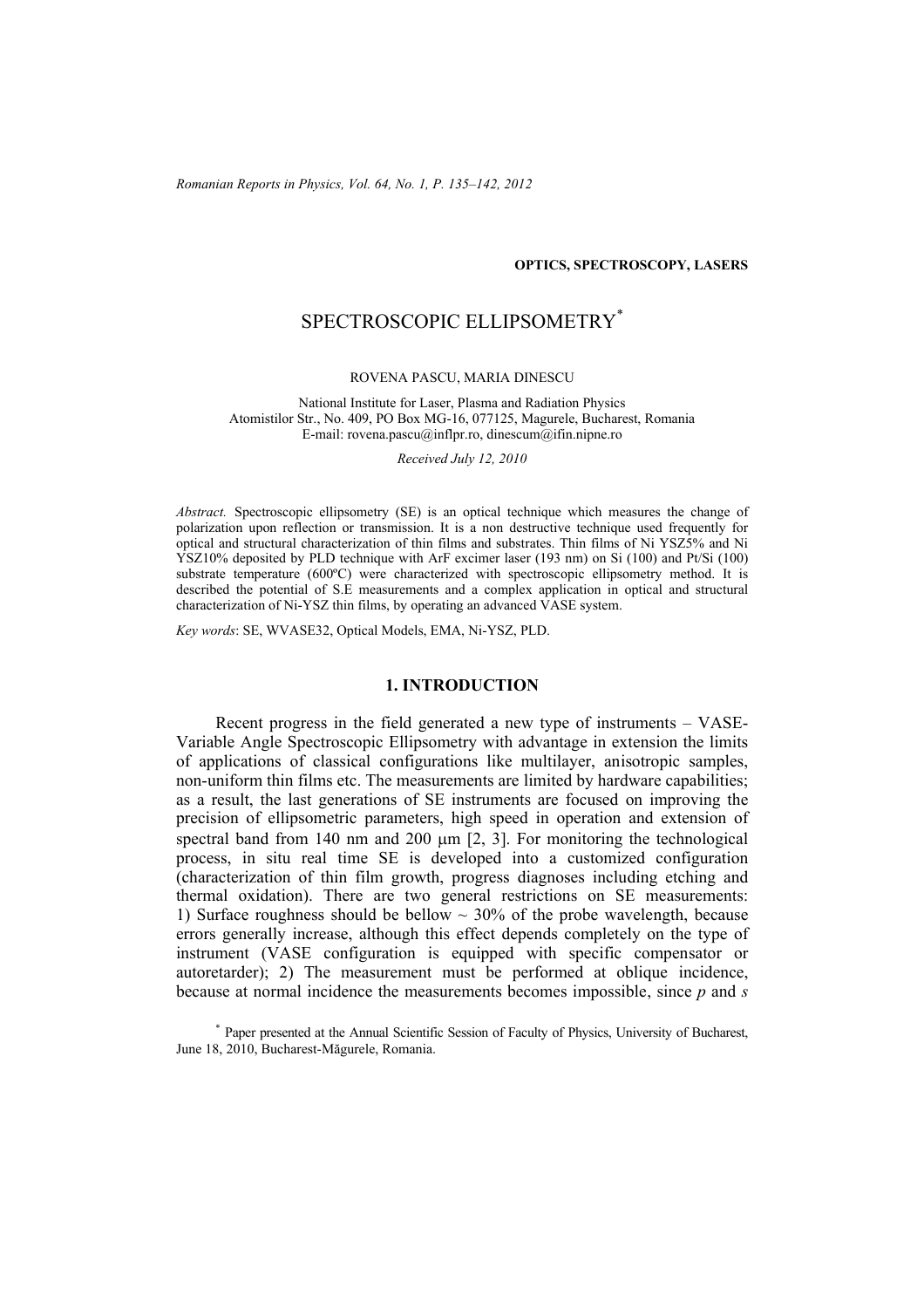polarizations can not be distinguished. The incidence angle is chosen to maximize the sensitivity of measurements, and varies according to the optical constants of samples. The one inherent draw back of the SE technique is the indirect nature of this characterization method; SE data analysis requires an optical model defined by optical constants and layer thickness of the sample. In the case of VASE systems, the data analysis is made by WVASE32 software that acts manly like a simulator of sample, being very useful in research activities. WVASE 32 included a data base with refractive index for a large number of materials. Because it can be applied also in VUV, it is useful for researches, because many materials present absorption in VUV that can not be explained by physics or chemically.

### **2. FEATURES OF SPECTROSCOPIC ELLIPSOMETRY**

Ellipsometry is an optical measurement technique that characterizes light reflection (or transmission) from samples [1, 2]. The key feature of ellipsometry is that it measures the change in polarized light upon light reflection on a sample (or light transmission by a sample), Fig.1



Fig. 1 – Measurement principle of ellipsometry [1].

Ellipsometry measures the two values  $(\Delta, \Psi)$ . Ψ represent the rate of amplitude Fresnel coefficients  $r_p$  and  $r_s$  for the light waves polarized in the plane  $p$ (parallel with plane of incidence) and *s* (perpendicular on plane of incidence); ∆ is the phase difference between the mentioned plane *p* and *s*. In spectroscopic ellipsometry,  $(∆, ∨)$  are measured by changing the wavelength of light in our applications developed on VASE this is limited at the field of 250–1 700 nm that means ultraviolet, visible and near infrared region. Application area of spectroscopic ellipsometry is very large: semiconductor thin films, dielectric gates, high –*k* dielectric films like YSZ, characterization of photoresist in UV; optical coating-thermal barrier coating with YSZ thin films for turbo reactor blades; chemistry-polymer thin films; self-assembled monolayer, DNA; real-time monitoring (*in situ*) of technological process like chemical vapor deposition (CVD).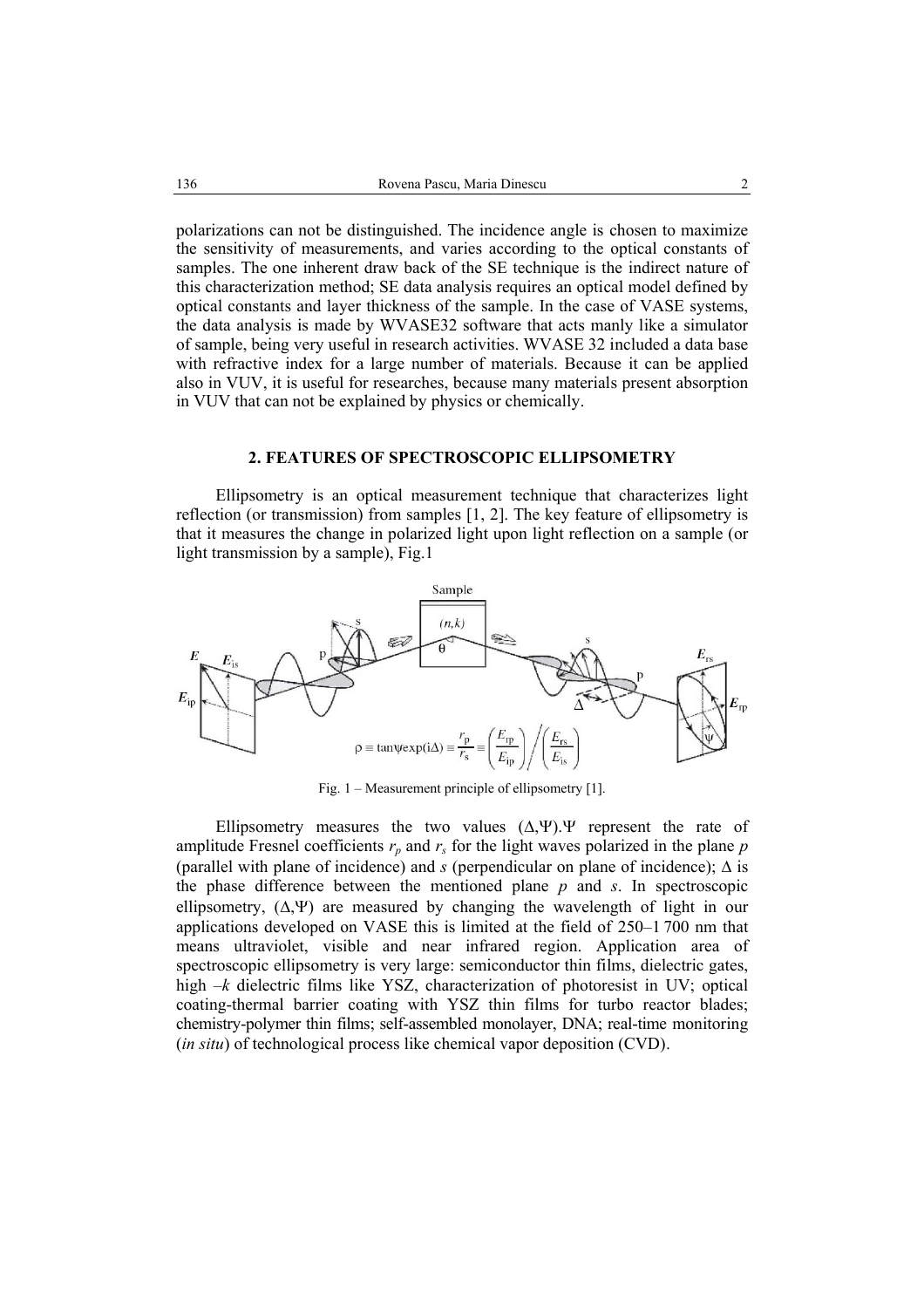## **3. ADVANTAGES AND DISADVANTAGES OF SPECTROSCOPIC ELLIPSOMETRY**

It is a non-contact and non-destructive measurement with a fast measurement and data acquisition (in the case of SE assisted by computer). It has a wide application mainly in the field of scientific research (ex situ technique), because of large possibilities to generate and simulate the applications models for a great variety of materials, including unknown combination. For example software package WVASE 32. The data analysis is complicated because of a great variety of problems (transparent films, films with high absorption, isotropic and anisotropic structure, one and many phases/ constituents) that involve the application of EMA (Effective Medium Approximation).

The spot size of the light beam used in spectroscopic ellipsometry is typically several millimeters that means a low spatial resolution of the measurement. There are difficulties in characterization of thin films with thickness < 10 nm, because is not possible to make a difference between layer and substrate. Also the characterization at small absorption coefficient ( $\alpha$  < 100 cm<sup>-1</sup>) is rather difficult, mainly in ultraviolet region. Other limitation is generated by the roughness of thin film surface; the value of roughness must be limited to avoid the depolarization of light and to be in position for applying the EMA, in Bruggeman approximation. Measurement has to be performed at oblique incidence (in the case of semiconductor the field of angle is 70º–80º. The optimization of incidence angle is hard to determine at materials with multiple phases, amorphous materials etc. Measurements around the values  $\Delta$ = 0° and  $\Delta$ = 180°; in the case of transparent sample can implement errors and the result Woollam Co. developed a special optical device-retarder, assisted by computer that introduces a shift in the phase. To apply spectroscopic ellipsometry is important like the interfaces to be plane – parallel, mainly to measure the roughness. Also, the thin films must be uniform in the thickness. In the case of multilayer samples, it is necessary to know in advance some optical constants for the first iteration, because the use of dielectric functions in this case is more complex [2, 3].

## **4. CHARACTERIZATION OF PHYSICAL PROPERTIES BY SPECTROSCOPIC ELLIPSOMETRY**

Figure 2 shows various physical properties that can be determinate from spectroscopic ellipsometry; in an ex situ measurement. As shown in Fig. 2, spectroscopic ellipsometry measure (Ψ, Δ) spectra for wavelength  $\lambda$ . To analyze (Ψ, ∆), it is constructed an optical model. From this data analysis, physical properties can be extracted. All mentioned applications are possible to run on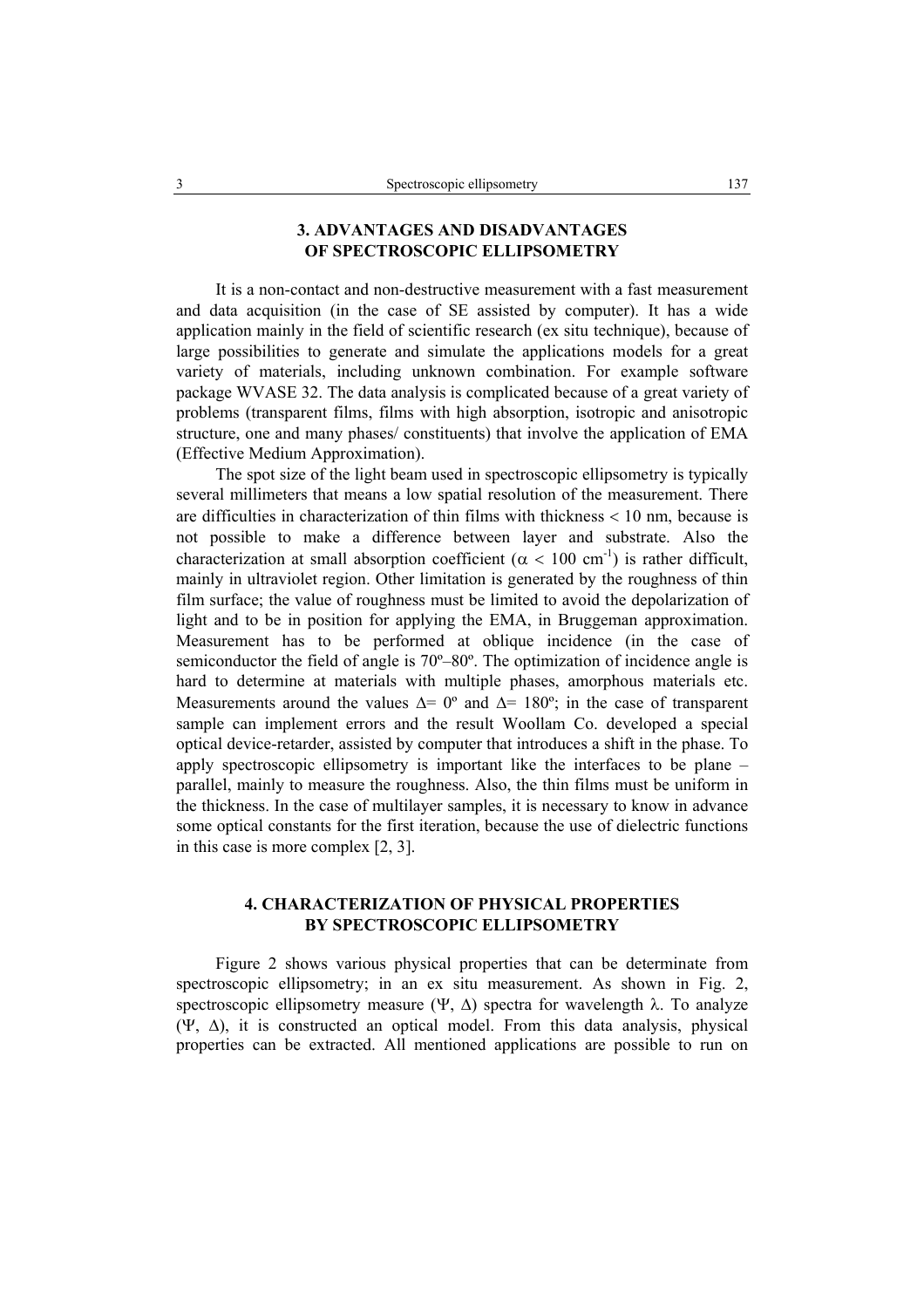V-VASE, in the spectral range 250–1 700 nm, angle of incidence 45°,75° for reflection mode and 90° for transmission mode, with a precision of 0.01°, for a rate of acquisition of  $0.1-3$  s/ $\lambda$ , that is a function of the grade of reflection on the sample.



Fig. 2 – Characterization of physical properties by spectroscopic ellipsometry [1].

Because (Ψ,  $\Delta$ ) are function to the degree of polarization of the reflected light, in the optical model must be incorporated depolarization effects, for example, depolarization induced by backside reflection. By optimize the sample structure; the optical model can be simplified. For depolarized sample with backside reflection on the bottom surface of transparent substrate is necessary to polish this surface to avoid such effect. In operation of V-VASE it is observed the difficulties in characterization of samples with a non uniformity thickness of  $\sim$ 2% at a total thickness of  $\sim$ 1µm. In this case it is possible to build more layers or to use an approximation for interpretation.

 Like an example, Fig. 3 presents configurations of ellipsometric parameters Ψ and ∆ acquired at three angle of incidence (45°, 60°, 75°), on sample of 5Ni:YSZ and 10Ni:YSZ thin films, deposited by pulsed laser deposition [4].



Fig.  $3 - \Psi$  and  $\Delta$  configurations for 5Ni: YSZ and 10 Ni:YSZ thin films [4].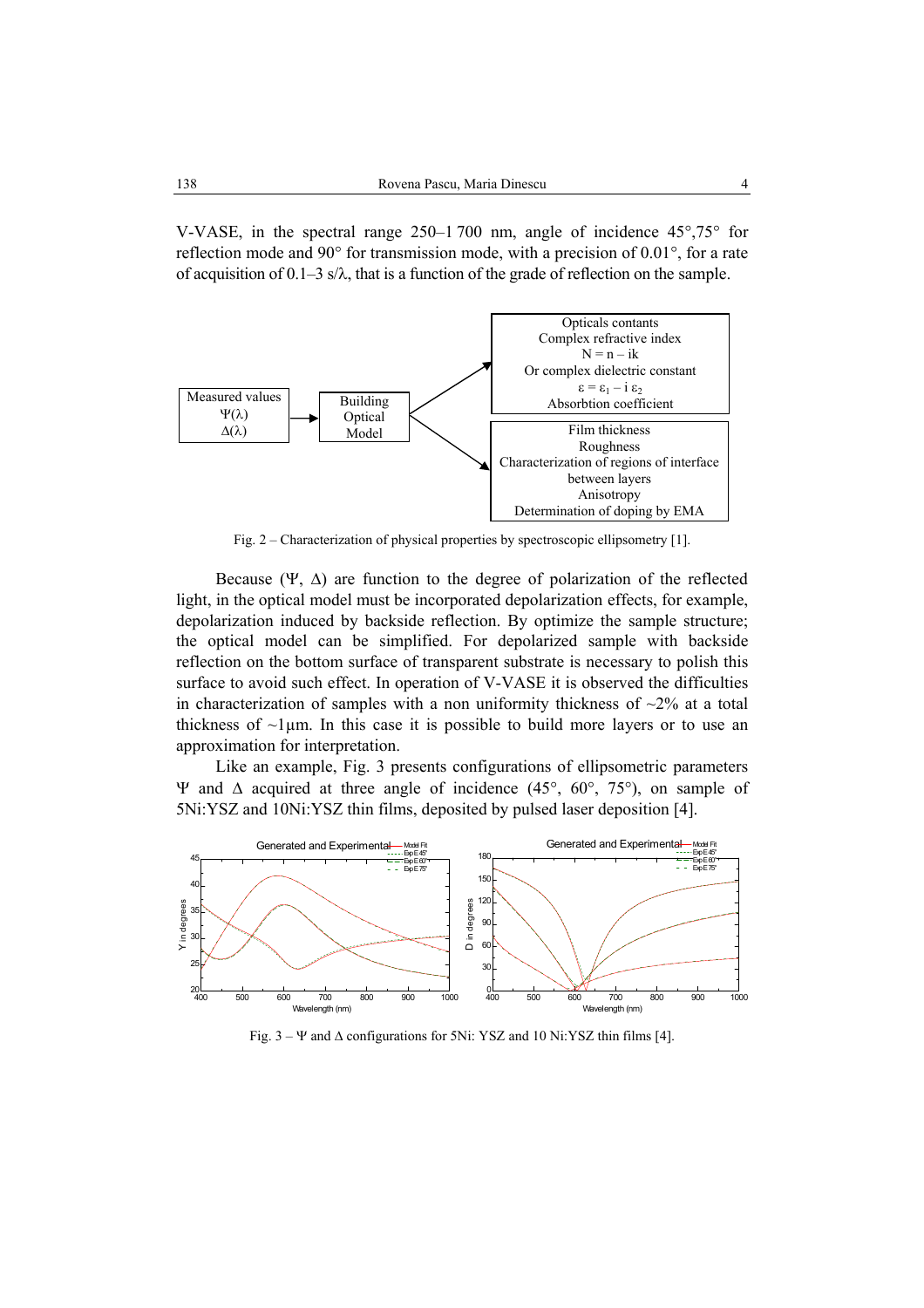### **5. DIELECTRIC FUNCTION MODELS**

If the dielectric function [1] of a sample is not known, it is necessary to model it, by selection an appropriate model according to optical properties of the sample. For the dielectric function model in transparent region ( $\varepsilon_2 \sim 0$ ) the Sellmeier or Cauchy model is used [3].

Cauchy model implemented in software package WVASE 32 is described by equation:

For the sample with absorption, in some region of spectrum it is used Cauchy-Urbach model, by adding following function:

$$
n(\lambda) = A_n + \frac{B_n}{\lambda^2} + \frac{C_n}{\lambda^4},
$$
\n(2)

$$
k(\lambda) = A_k \cdot e^{B(E - E_b)}, \tag{3}
$$

where:

$$
E \cong \frac{1240}{\lambda} \text{ and } E_b \approx \frac{E_b}{\lambda_b}.
$$

The Tauc-Lorentz model has been employed to model the dielectric function of amorphous materials and transparent conductive oxides. Optical constants  $\varepsilon_1$  and  $\varepsilon_2$  are not independent of each other and if  $\varepsilon_1$  varies,  $\varepsilon_2$  also changes. The relation between  $\varepsilon_1$  and  $\varepsilon_2$  is described by Kramer-Kronig relations. If Tauc-Lorentz model satisfy this condition, it means that model is correct physically. The Drude model has been applied to examine free-carrier absorption in semiconductors.

With WVASE 32 it is possible to make an analysis Kramer-Kronig, the most frequent procedure is like this: a) it is collected  $(\Psi, \Delta)$  for an unknown sample; b) use Cauchy model, to fit data in a limited region of spectra, where  $k = 0$  (or can be calculated with Urbach equation); c) by fixing the thickness at the value determined at b) it is made a fitting necessary to generate  $\varepsilon_1$  and  $\varepsilon_2$ .

## **6. EFFECTIVE DIELECTRIC MEDIUM APPROXIMATION THEORIES (EMA)**

EMA is applied to characterize the composite structure with a number of phases. It is applied mainly for determination the complex refractive indices of surface roughness interface layers and volume fractions in composite materials.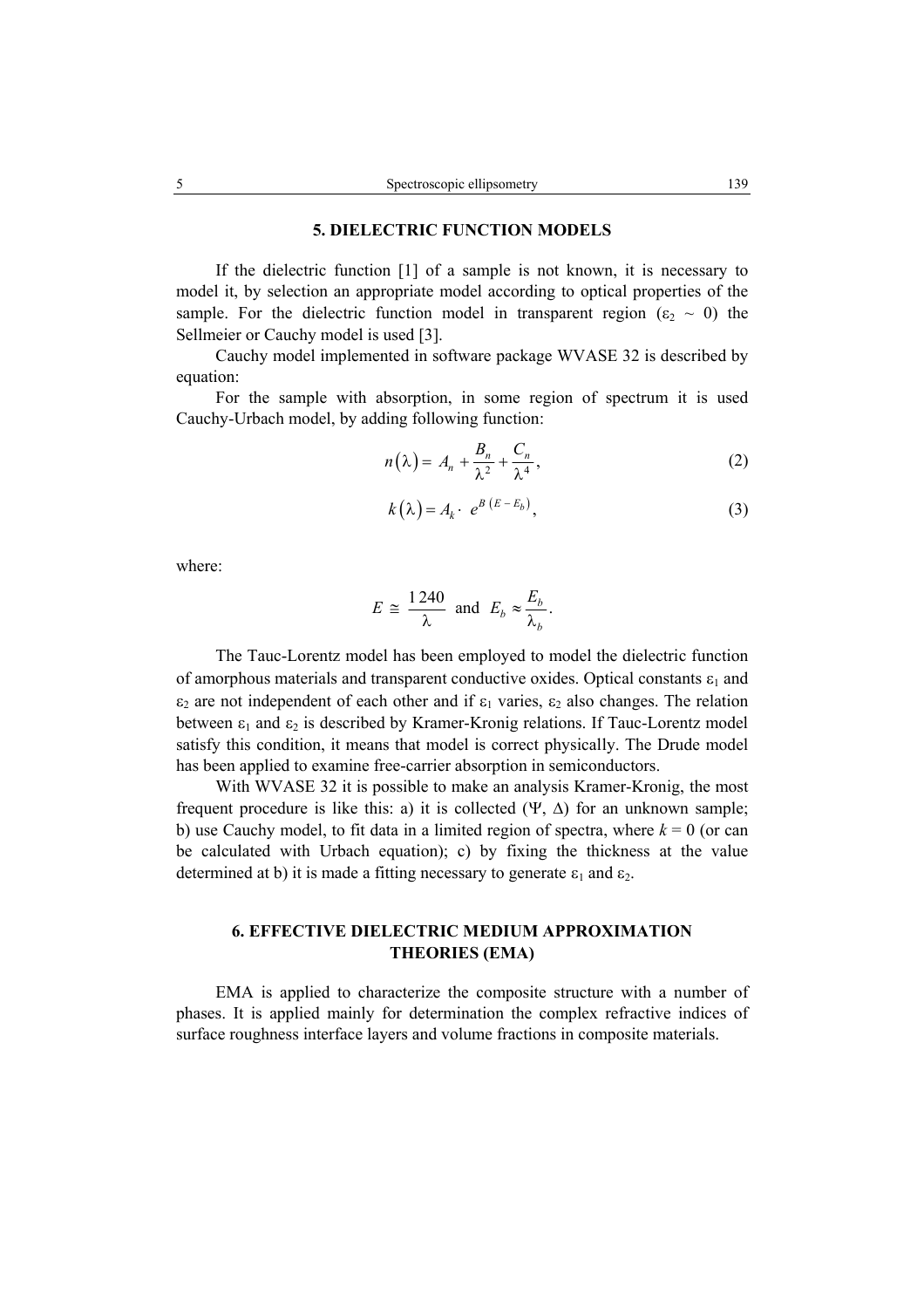There are three theories that can be presented into a uniform equation:

$$
\frac{\prec \varepsilon \succ -\varepsilon_h}{\prec \varepsilon \succ +\gamma \varepsilon_h} = \sum f_j \frac{\varepsilon_j - \varepsilon_h}{\varepsilon_j + \gamma \varepsilon_h}
$$
(4)

where:  $\langle \epsilon \rangle$  is the dielectric functions of effective medium;  $\varepsilon_h$  is the dielectric function for basic material;  $f_i$  is the fraction of phase;  $\gamma$  is a depolarization coefficient and has the value  $\gamma = 2$ .

The only difference between EMA models consists in selection of basic phase  $ε_h$ :

a) Lorentz- Lorentz:  $\varepsilon_h = 1$  (air);

b) Maxwell – Garnett:  $\varepsilon_h = \varepsilon_i$ , where  $\varepsilon_h$  is the phase with highest fraction. This approximation is the most realistic ones, when the inclusion fraction (carriers, voids) is more reduced than the basic phase;

c) Bruggeman:  $\varepsilon_h = \langle \varepsilon \rangle$  in which the dielectric function of basic material is just EMA function.

The roughness of surface is modeled mainly with Bruggeman approximation made by  $\sim$  50% voids and  $\sim$  50% material.





If the roughness has a great thickness, it is necessary to insert a number of layers, with different fractions of voids and materials. EMA [1] can be applied in the following conditions:

a) The size of phases in composite materials is higher than neighboring atoms, but lower than  $\lambda/10$  of wavelength for exploration;

b) The dielectric functions of phases are independent of size and shape.

### **7. DATA ANALYSIS**

Data analysis is performed by using linear regression analysis, and optical constants and film structures are determined by minimizing fitting errors MSE.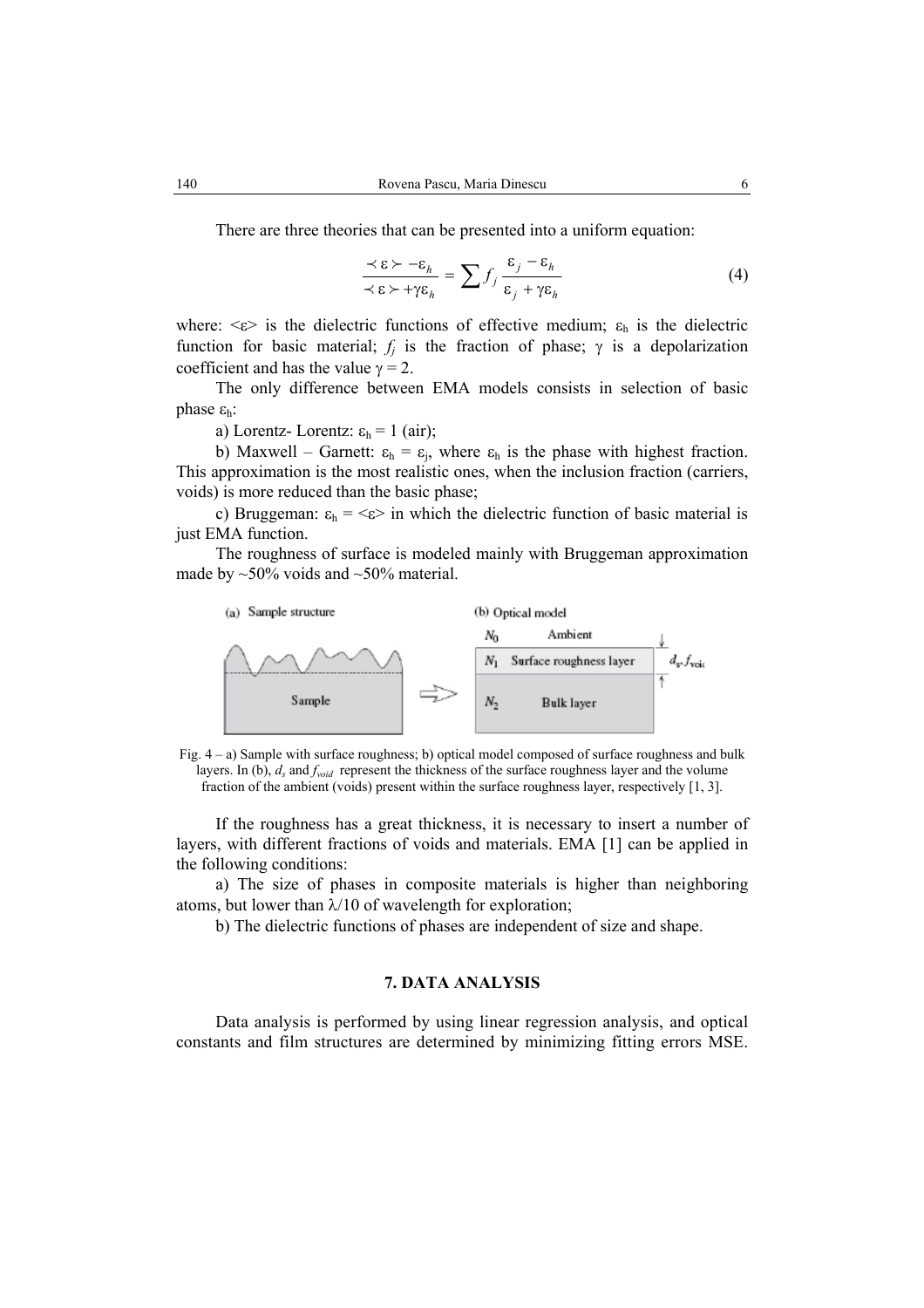The dielectric functions show significant changes mainly by effects of doping, type of crystalline structure, chemical composition of thin films, surface temperature of the substrate during deposition, type of deposition, the quality of surface (roughness). Data were acquired using a J. A. Woolam Company VASE ellipsometer. Optical modeling and data analysis were done using WVASE 32 soft – ware package [2]. Ellipsometric parameters  $\Psi$  and  $\Delta$  were acquired at three angle of incidence (45°, 60°, 75°) over the spectral range 250–1 700 nm and 400–1 700 nm; higher incident angles generates less rough, because the roughness value, follows a cosine dependence. To determine an approximate films thickness and refractive index and to maintain controllability in fitting process it was started to find a region of the spectral range where the film is transparent (or nearly so). This allows generation the models with fewer parameters to be used in fitting the data [4]. In the case of study presented on Ni:YSZ, being an high –*k* dielectric transparent in UV-VIS and NIR refractive index was described using Cauchy dispersion relation and  $k = 0$  at all measured wavelengths where  $A_n$ ,  $B_n$ ,  $C_n$  are fit coefficients.  $A_n$  is a constant that has a great contribution in configuration the curve and in most cases, it is necessary to make a first approximation. In the last version of VVASE 32 it is adopted  $C_n = 0$ .

The substrate optical constant is taken from literature [2] and is not allowed to vary during the fit. Once an acceptable fit is achieved for part of spectrum, the spectral range is slowly extended to include longer and sorter wavelengths Refractive index variation for samples YSZNi5% and YSZNi10 % are presented in Fig. 5 [4].



**a**